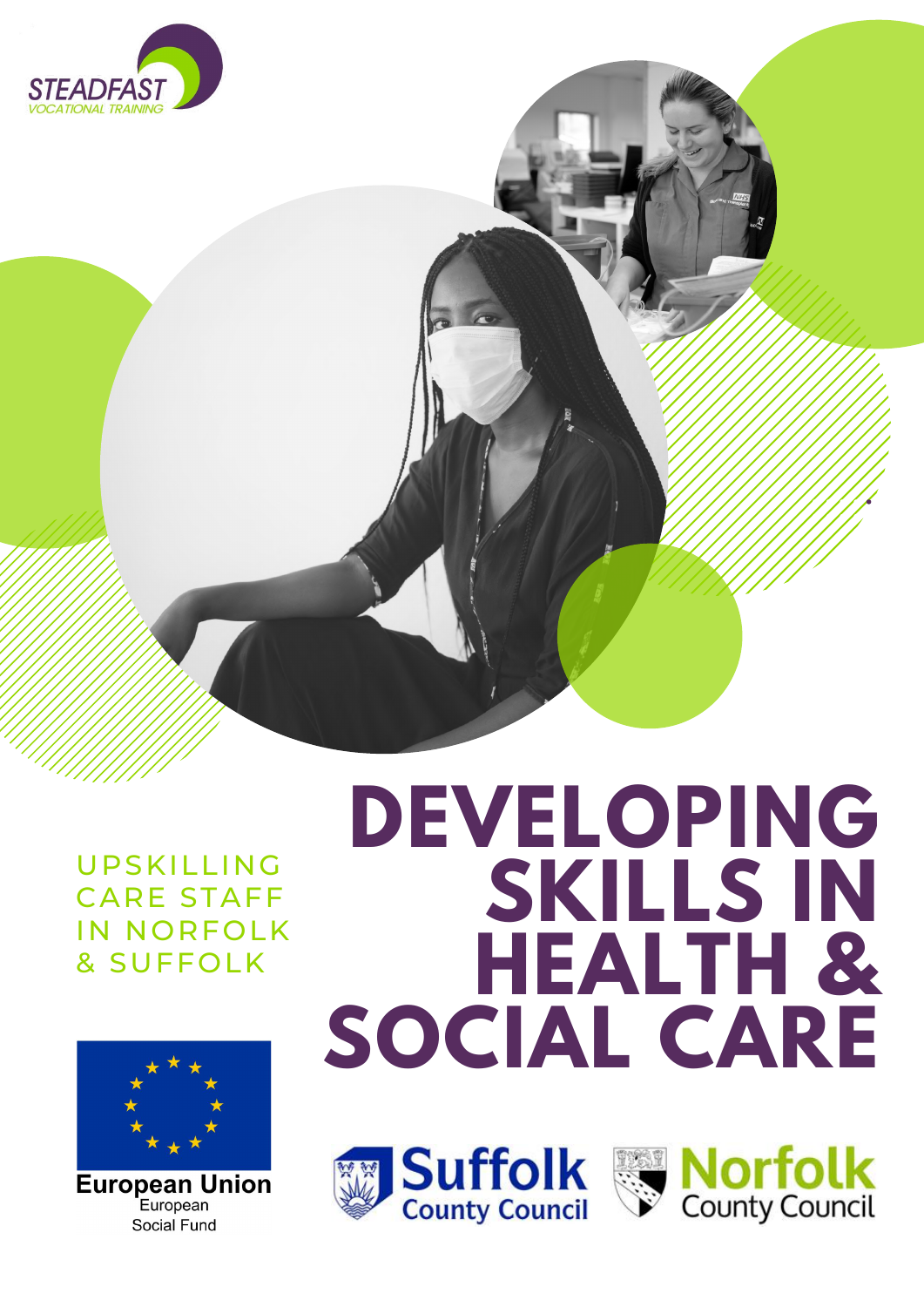**Do you work in the adult care industry and want to gain new skills to progress your career?**

**Are you running a business in the Health Care sector and looking to upskill your workforce?**

**- or-**

**Steadfast Training are part of an exciting new project in New Anglia. Backed by European Social Funds (ESF) we can offer** *fully funded* **accredited qualifications to the adult health and social care workforce across Norfolk & Suffolk. Our aim is to work with individuals to develop their skills enabling them to progress in their careers.**



**Dementia Awareness**



**Understand how to work in End of Life Care**



**Communicating & Interaction with individuals with Dementia**



**Introduction to Mental Health & Wellbeing**



**Introduction to Autistic Spectrum conditions**



### **Our Courses**



**Stroke Awareness**

**Supporting Learning Disabilities**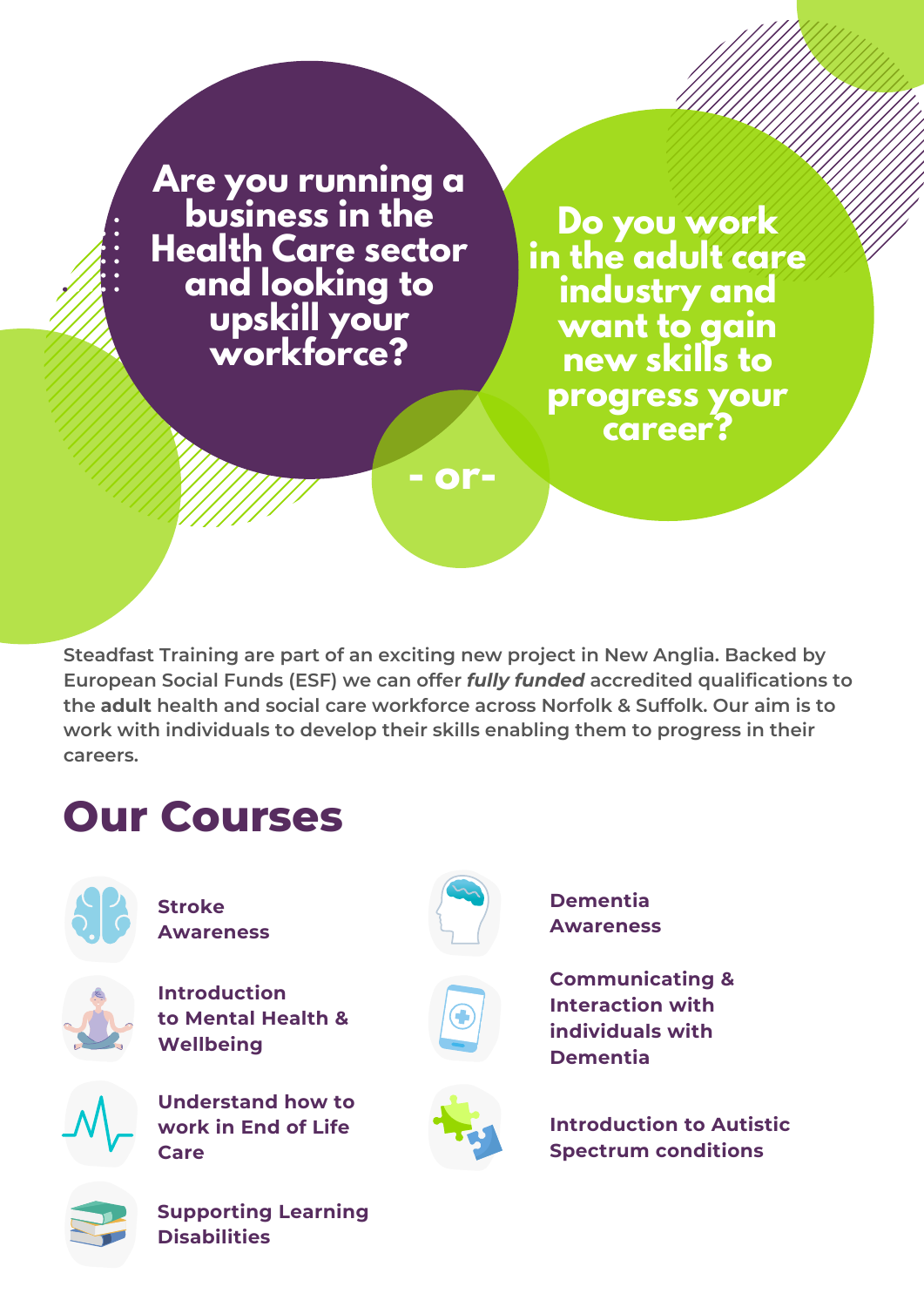### **D E M E N T I A AWA R E N ESS** Level 2

Unit: J/601/2874

#### **I N T R O D U C T I O N**

The aim of the unit is to enable learners to gain knowledge of what dementia is, the different forms of dementia and how others can have an impact on the individual with dementia.

**STEADFAS** 

#### **BY THE END OF THIS COURSE YOU WILL BE ABLE TO:**

- Understand what Dementia is.
- Understand key features of the theoretical models of dementia
- Know the most common types of dementia and their causes
- Understand factors relating to an individual's experience of dementia

#### **TRAINING DELIVERY (17 GLH)**

Training will be delivered via remote Zoom sessions and the completion of exercises in your own time. Your trainer will also be available for additional support via telephone & email.



Social Fund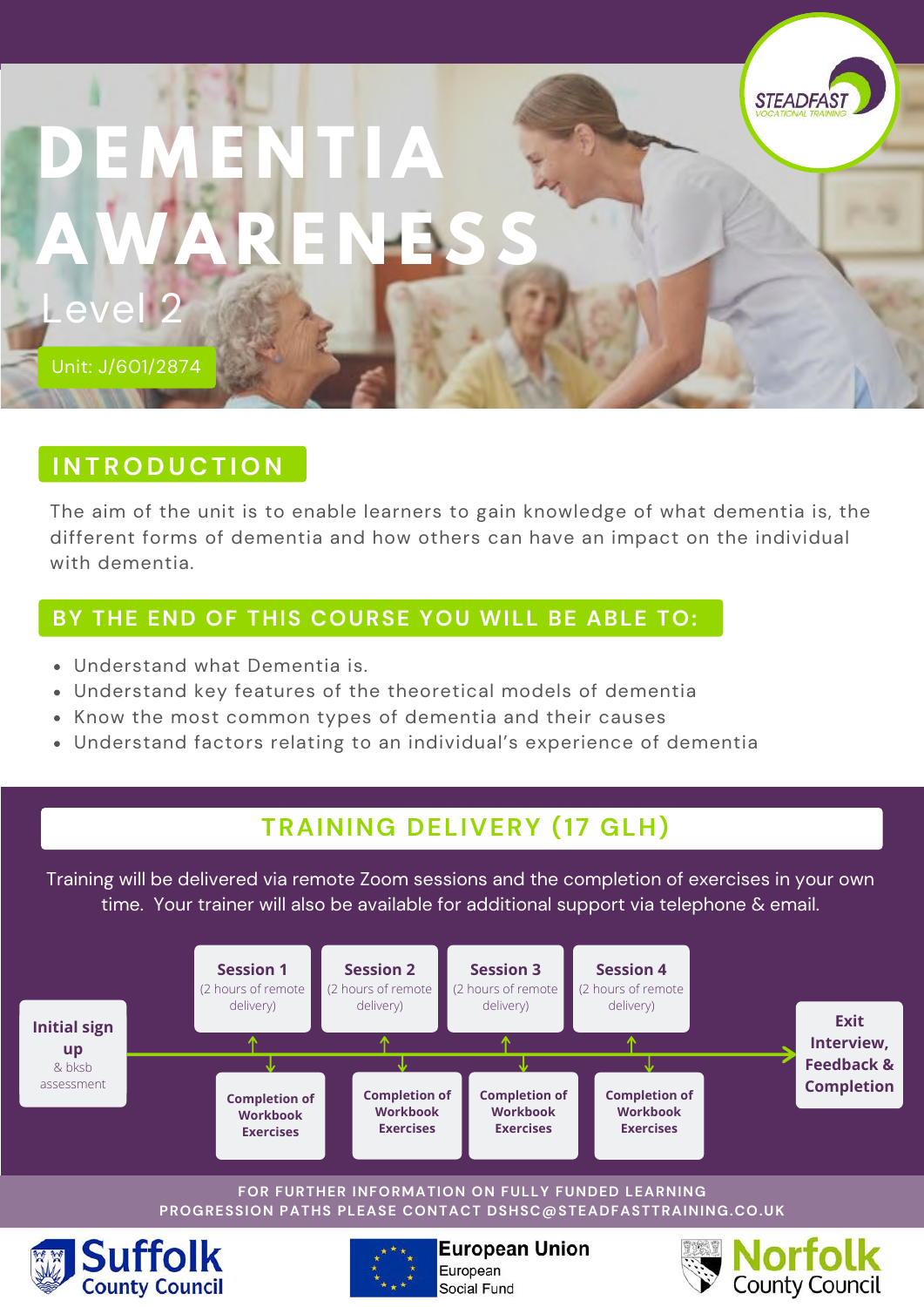

#### **U N D E R ST A N D H OW T O WO R K I N E N D O F L I F E C A R E**

Unit: A/503/8085

Level

#### **I N T R O D U C T I O N**

The aim of this unit is to enable learners to gain an understanding of how to work in end of life care.

#### **BY THE END OF THIS COURSE YOU WILL BE ABLE TO:**

- Know different perspectives in death and dying
- Understand the aims, principles and policies of end of life care
- Understand the factors regarding communication in end of life care
- Know how to access the range of support services available to individuals and others

#### **TRAINING DELIVERY (28 GLH)**

Training will be delivered via remote Zoom sessions and the completion of exercises in your own time. Your trainer will also be available for additional support via telephone & email.



#### **FOR FURTHER INFORMATION ON FULLY FUNDED LEARNING PROGRESSION PATHS PLEASE CONTACT DSHSC@STEADFASTTRAINING.CO.UK**





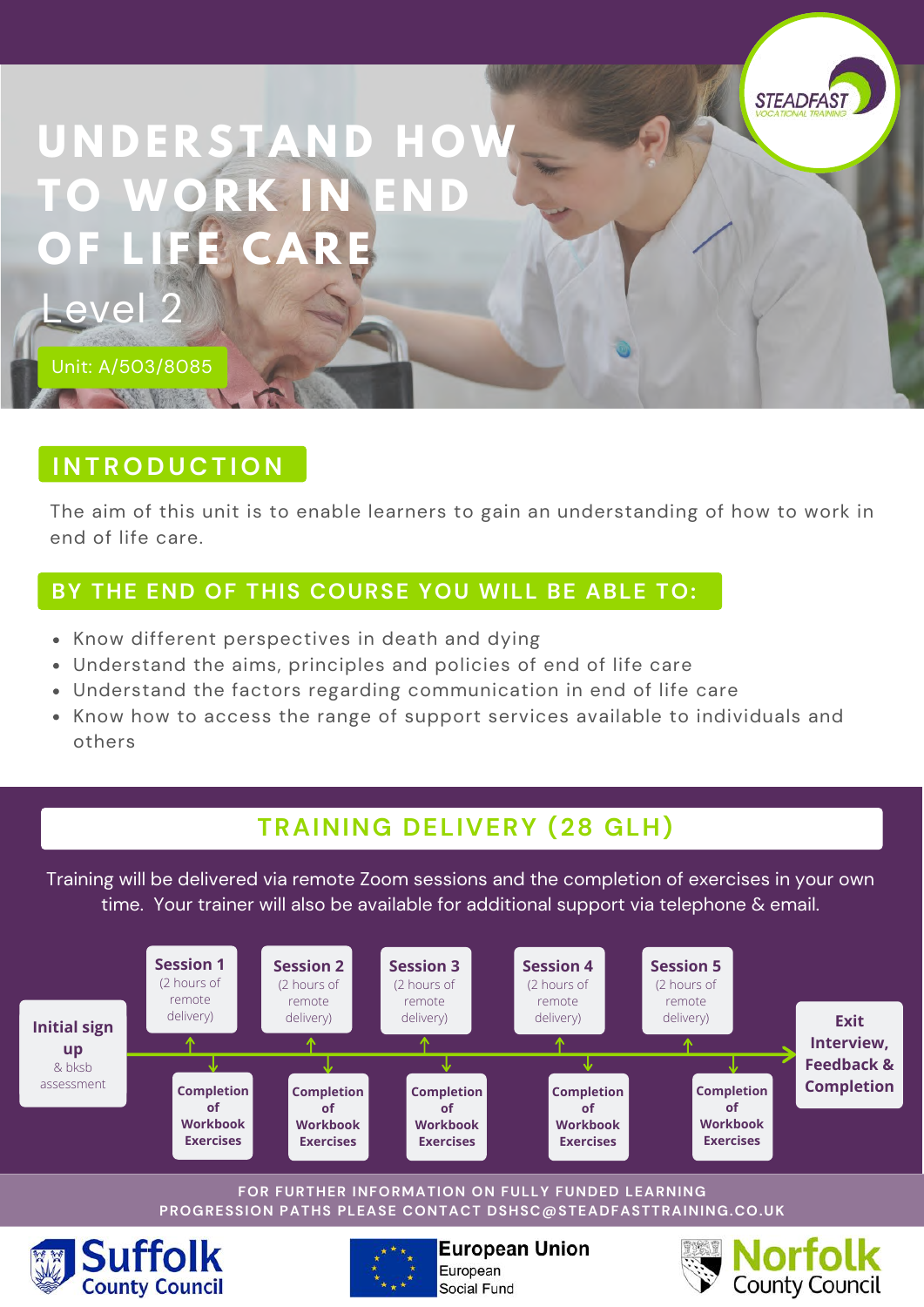

#### **I N T R O D U C T I O N T O M E N T A L H E A L T H , M E N T A L I L L H E A L T H & WE L LBE I N G** Level 2

Unit: T/618/3796

#### **I N T R O D U C T I O N**

The aim of the unit is to enable learners to gain knowledge of what mental health, mental ill-health and well-being are.

#### **BY THE END OF THIS COURSE YOU WILL BE ABLE TO:**

- Understand Mental Health & Wellbeing
- Understand how stigma of mental ill health affects the experience of individuals
- Understand the mental health continuum
- Understand causes of mental ill-health
- Understand the social, personal, and economic implications of mental ill health
- Know ways to promote mental health and prevent mental ill-health

#### **TRAINING DELIVERY (20 GLH)**

Training will be delivered via remote Zoom sessions and the completion of exercises in your own time. Your trainer will also be available for additional support via telephone & email.



#### **FOR FURTHER INFORMATION ON FULLY FUNDED LEARNING PROGRESSION PATHS PLEASE CONTACT DSHSC@STEADFASTTRAINING.CO.UK**





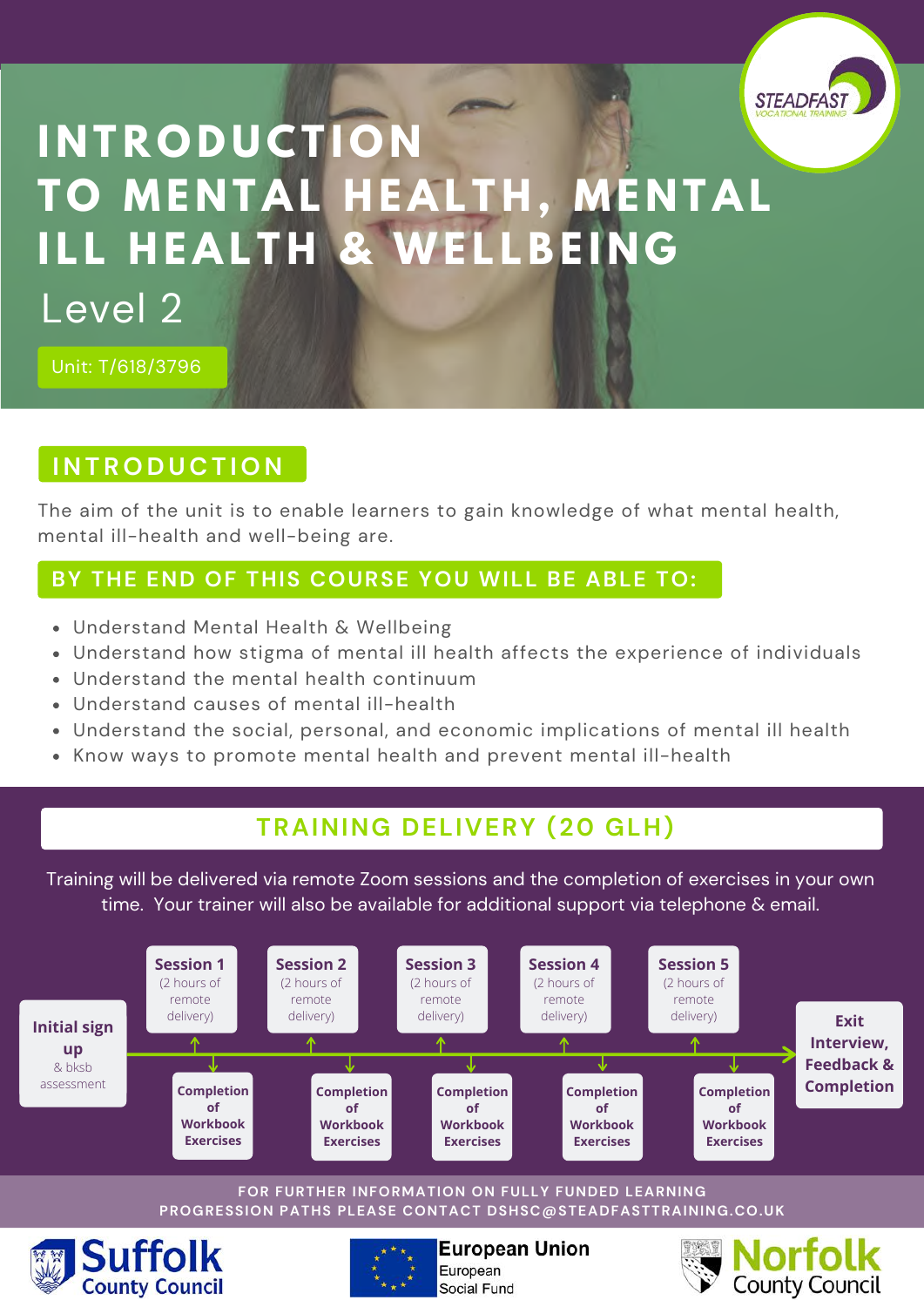

#### **I N T R O D U C T I O N T O A U T IST I C SPE C T R U M**  $C$  **ONDITIO** Level 2

Unit: T/617/5732

#### **I N T R O D U C T I O N**

The aim of the unit is to enable learners to gain knowledge of what autistic spectrum conditions are and how they can affect individuals

#### **BY THE END OF THIS COURSE YOU WILL BE ABLE TO:**

- Understand autism, its related conditions, and underpinning theories
- Understand how autism is diagnosed
- Understand how autism affects individual

#### **TRAINING DELIVERY (30 GLH)**

Training will be delivered via remote Zoom sessions and the completion of exercises in your own time. Your trainer will also be available for additional support via telephone & email.



#### **FOR FURTHER INFORMATION ON FULLY FUNDED LEARNING PROGRESSION PATHS PLEASE CONTACT DSHSC@STEADFASTTRAINING.CO.UK**





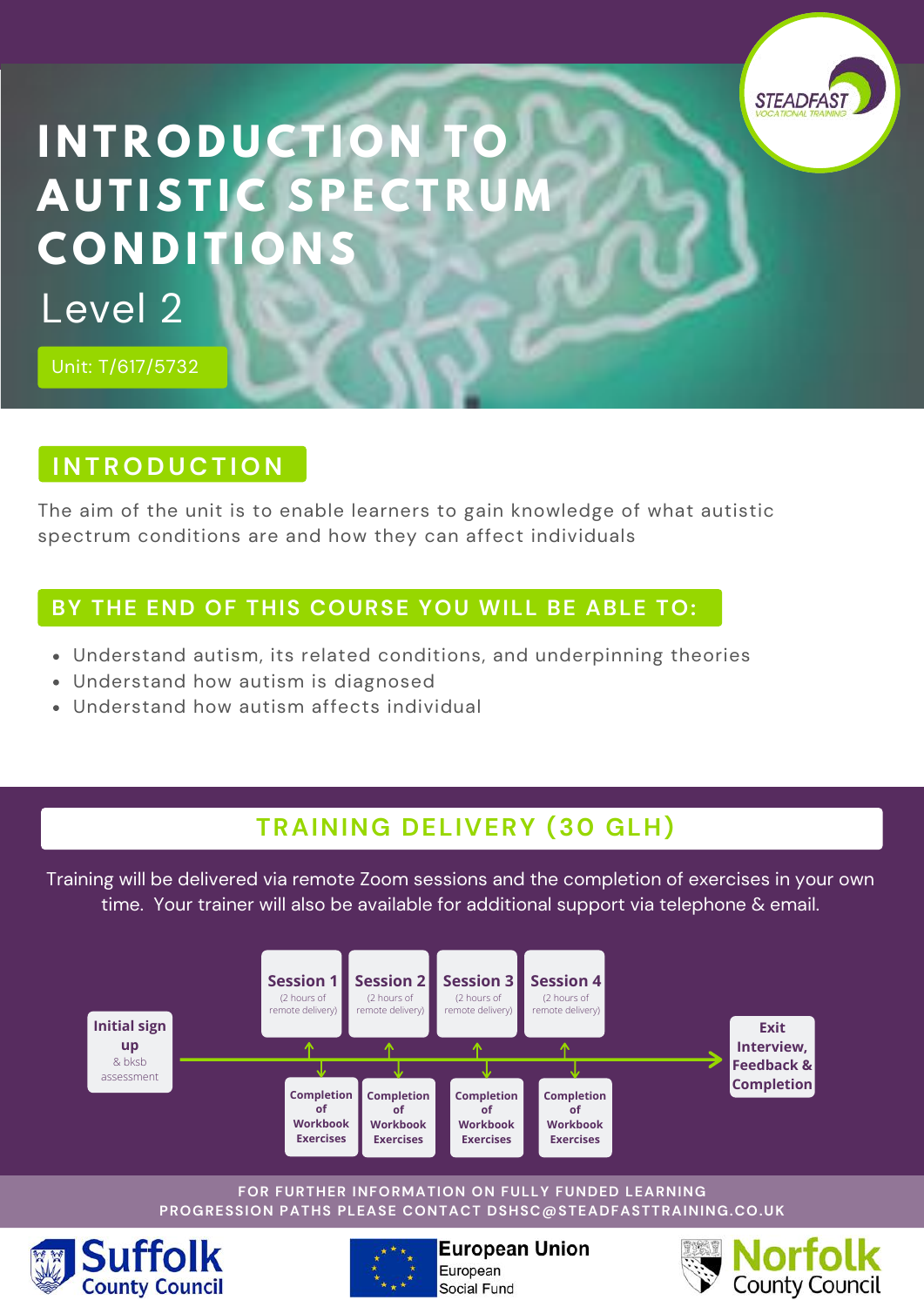

#### $H$  **INTRODUCTION**

The aim of this unit is understand what a stroke is, how to recognise a stroke and what the treatment and management of a stroke consists of.

#### **BY THE END OF THIS COURSE YOU WILL BE ABLE TO:**

- Know what a stroke is
- Know how to recognise strokes
- Understand the management of risk factors for strokes
- Understand the importance of emergency response and treatment for strokes
- Understand the management of strokes

#### **TRAINING DELIVERY (28 GLH)**

Training will be delivered via remote Zoom sessions and the completion of exercises in your own time. Your trainer will also be available for additional support via telephone & email.



#### **FOR FURTHER INFORMATION ON FULLY FUNDED LEARNING PROGRESSION PATHS PLEASE CONTACT DSHSC@STEADFASTTRAINING.CO.UK**





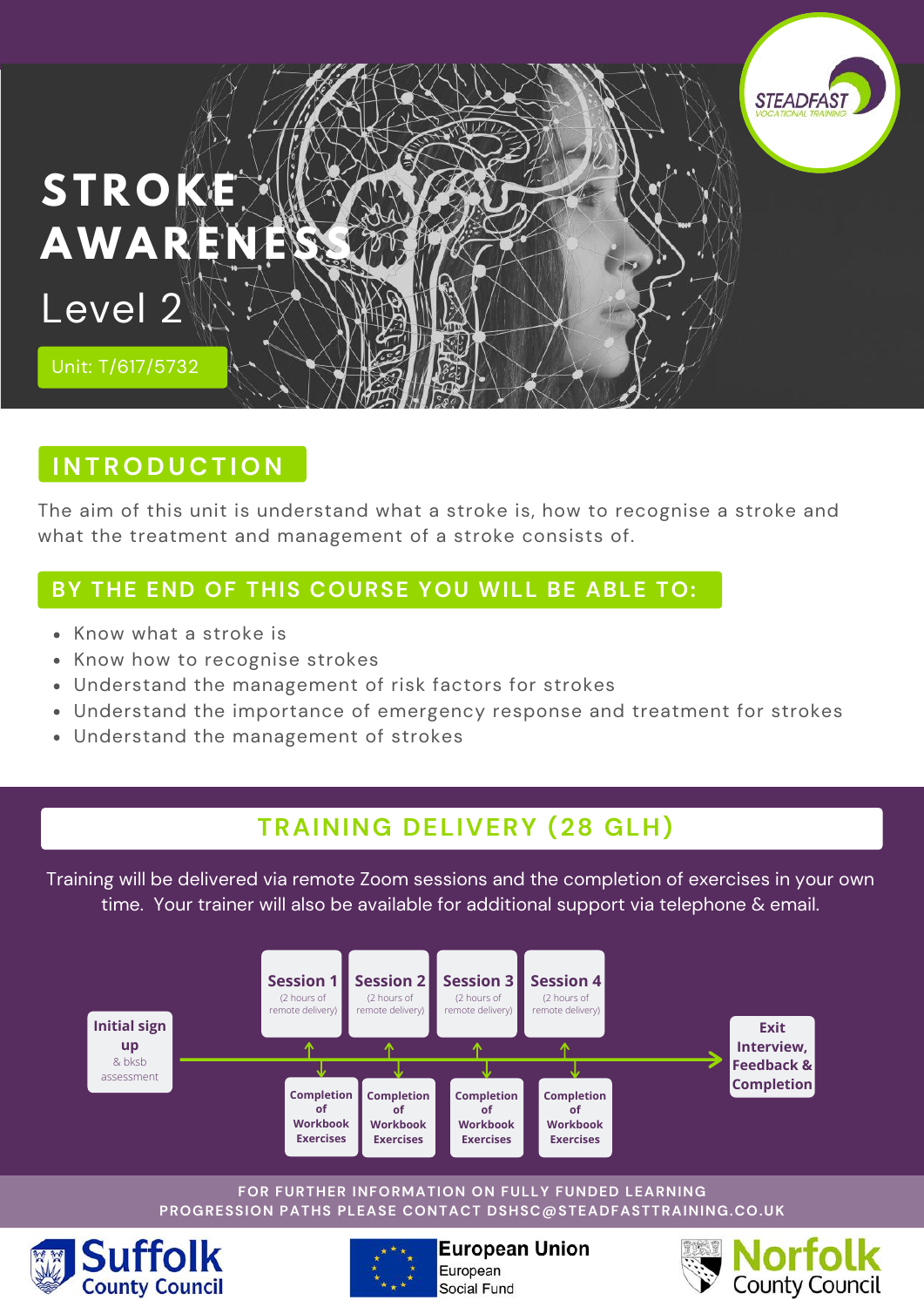

#### **C O M M U N I C A T I N G & I N T E R A C T I O N WI T H INDIVIDUALS WITH DEMENTIA** Level 2



#### $\overline{I}$  **INTRODUCTION**

The aim of this unit is to provide the learner with knowledge and understanding when communicating with individuals who have dementia

#### **BY THE END OF THIS COURSE YOU WILL BE ABLE TO:**

- Understand the factors that can influence communication and interaction with individuals who have dementia
- Understand how a person centred approach may be used to encourage positive communication with individuals with dementia
- Understand the factors which can affect interactions with individuals with dementia

#### **TRAINING DELIVERY (18 GLH)**

Training will be delivered via remote Zoom sessions and the completion of exercises in your own time. Your trainer will also be available for additional support via telephone & email.



#### **FOR FURTHER INFORMATION ON FULLY FUNDED LEARNING PROGRESSION PATHS PLEASE CONTACT DSHSC@STEADFASTTRAINING.CO.UK**





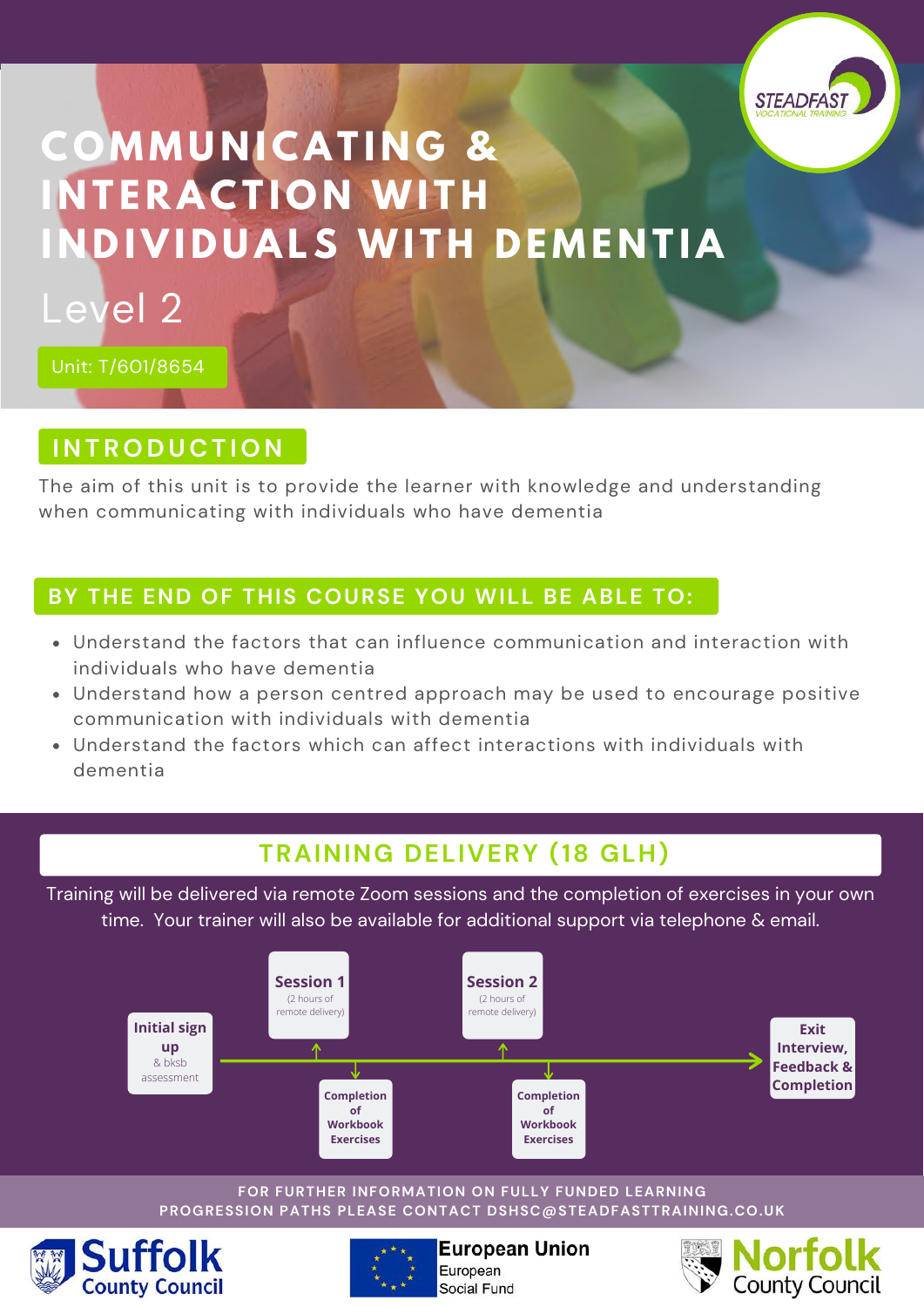#### PRINCIPLES OF SUPPORTING **INDIVIDUALS WITH A LEARNING DISABILITY TO ACCESS HEALTHCARE**



Unit: T/601/8654

#### **INTRODUCTION**

The aim of the unit is to enable learners to gain knowledge of supporting an individual with a learning disability to access healthcare services.

#### BY THE END OF THIS COURSE YOU WILL BE ABLE TO:

- . Understand legislation, policies, and guidance relevant to individuals with a learning disability accessing healthcare
- . Understand the function of different healthcare services that an individual with a learning disability may need to access
- . Understand the role of professionals within different healthcare services that an individual with a learning disability may need to access
- . Understand how plans for healthcare and regular health checks underpin long-term health and well-being for individuals with a learning disability

#### **TRAINING DELIVERY (23 GLH)**

Training will be delivered via remote Zoom sessions and the completion of exercises in your own time. Your trainer will also be available for additional support via telephone & email.

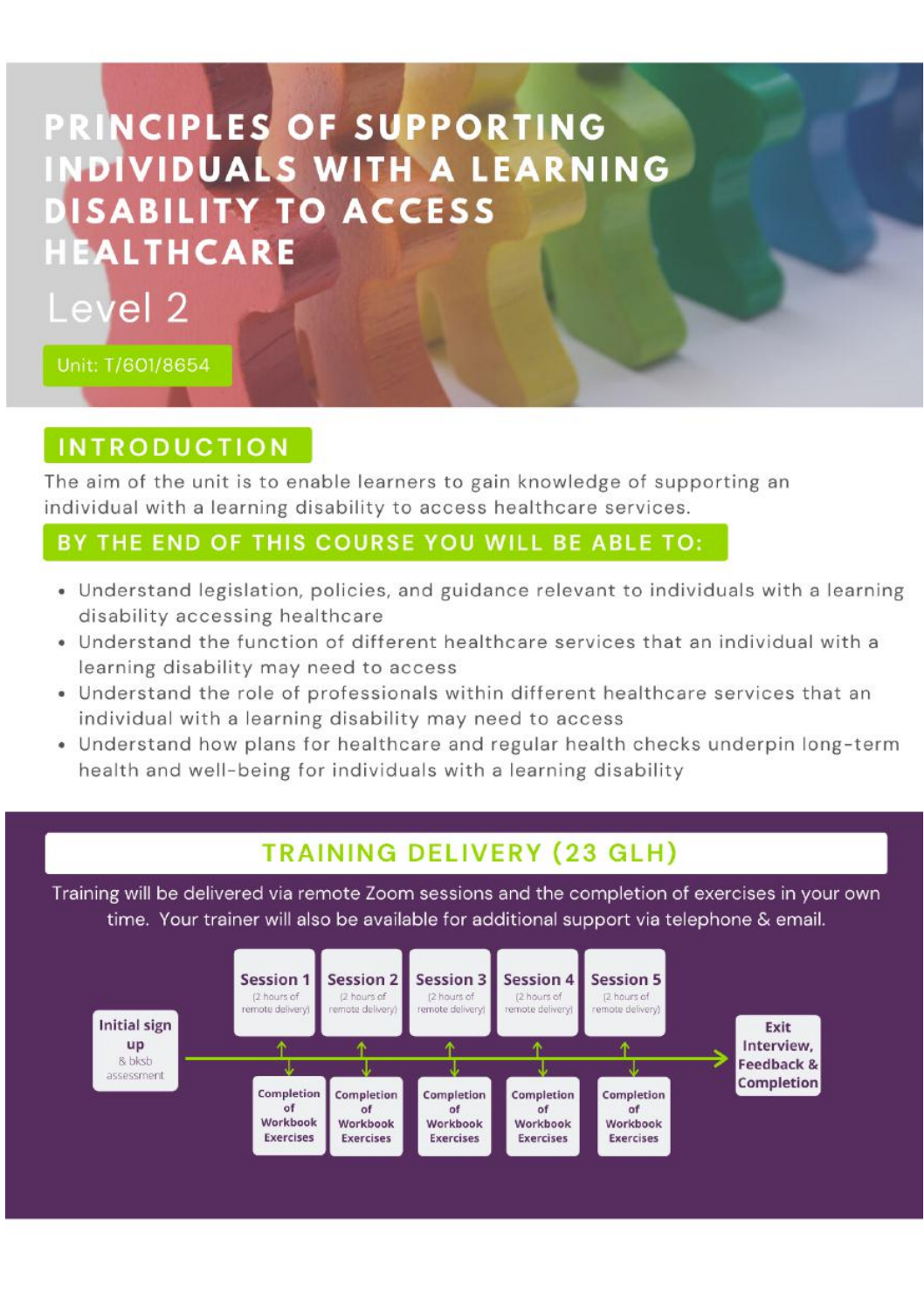# **The benefits**

- **Equip staff with skills and**
	-

#### **To employers:**

- **You can gain a qualification**
	-
- **knowledge**
- **Provide better care to their clients and residents**
- **Better confidence in their roles**
- **Improve job satisfaction**
- **Better job retention**
- **Increase your CQC rating**
- **and develop your knowledge**
- **Become more confident in your job**
- **Provide better care leading to job satisfaction**
- **Improve your access to further and higher education**
- **Improve your career progression**

#### **To employees:**

### **Eligibility** Please note to access this funding you must live and work within Suffolk or Norfolk.